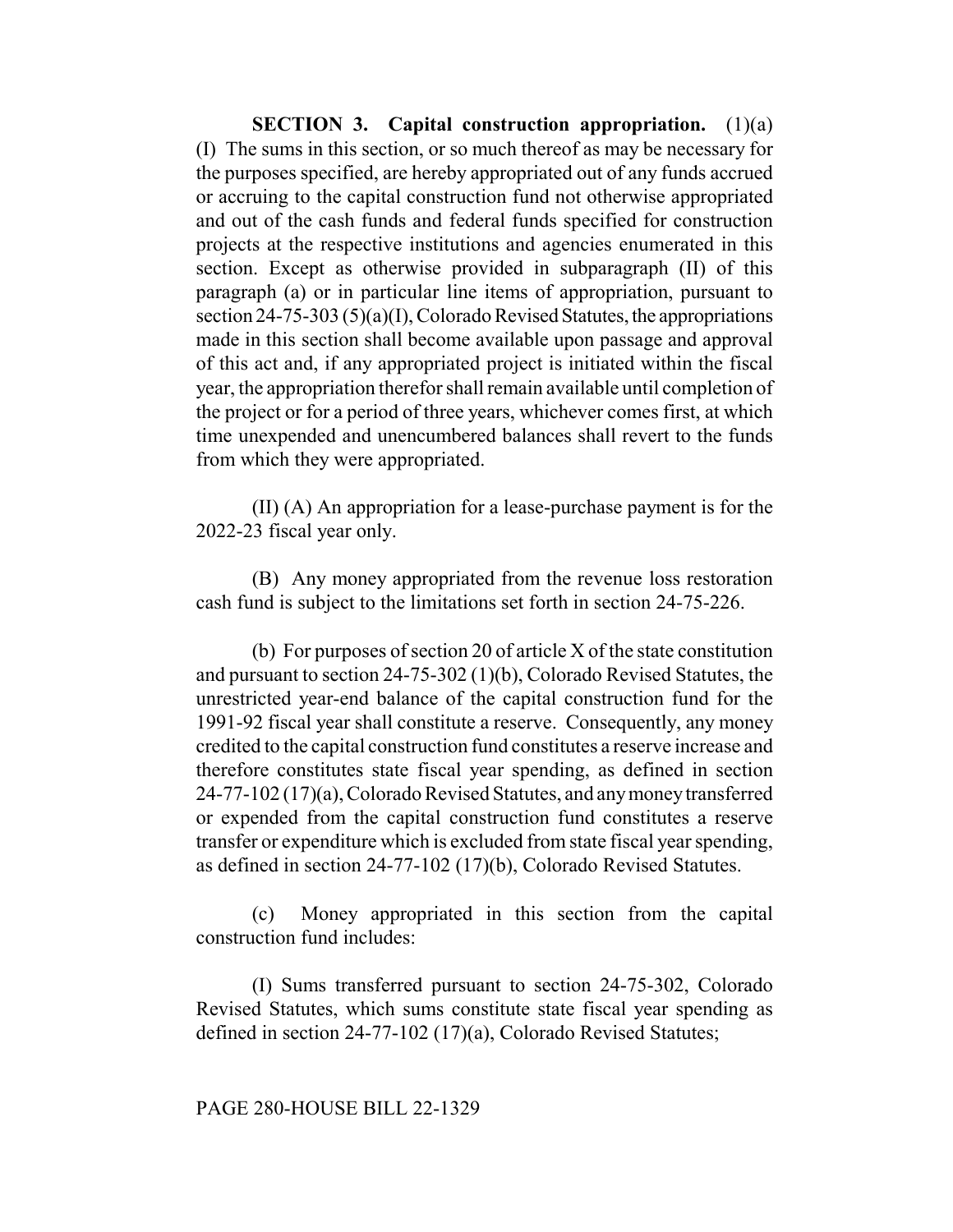(II) Five hundred thousand (\$500,000) in interest earnings in the 2021-22 fiscal year in the capital construction fund pursuant to section 24-75-302 (1), Colorado Revised Statutes, which sum does not constitute state fiscal year spending as defined in section 24-77-102 (17)(a), Colorado Revised Statutes.

(d) Money appropriated in this section from cash funds shall constitute state fiscal year spending as defined in section 24-77-102 (17) (a), Colorado Revised Statutes; except that money appropriated in this section from revenue restoration cash fund shall not constitute state fiscal year spending as defined in section 24-77-102 (17)(a), Colorado Revised Statutes.

(2) Except as otherwise specifically noted, appropriations from state funds shall be reduced by the amount of any funds received from federal, local, private, or other state sources and not appropriated in this act. This restriction shall not apply to any funds received by a state agency or institution of higher education or the council on the arts from any state or nonstate source for use in the art in public places program.

(3) Operating and maintenance costs shall be a major consideration in the design and construction of any project involving renovation.

(4) A construction project for which the lowest bid is in excess of the appropriation shall be redesigned to conform to the appropriation and may be commenced if approved under the procedures set forth in this subsection (4). The agency shall submit the redesigned project to the state buildings division of the department of personnel or, for higher education projects, to the Colorado commission on higher education, which shall assure that the redesigned project meets the program needs of the agency and the necessary quality of the building. The state buildings division and the Colorado commission on higher education shall report all such analyses to the joint budget committee and to the capital development committee on a regular basis. If the redesigned project is approved by the state buildings division or the Colorado commission on higher education, the project may commence. If the redesigned project is not approved, it shall not be commenced until further action is taken by the general assembly to reauthorize the project.

## PAGE 281-HOUSE BILL 22-1329